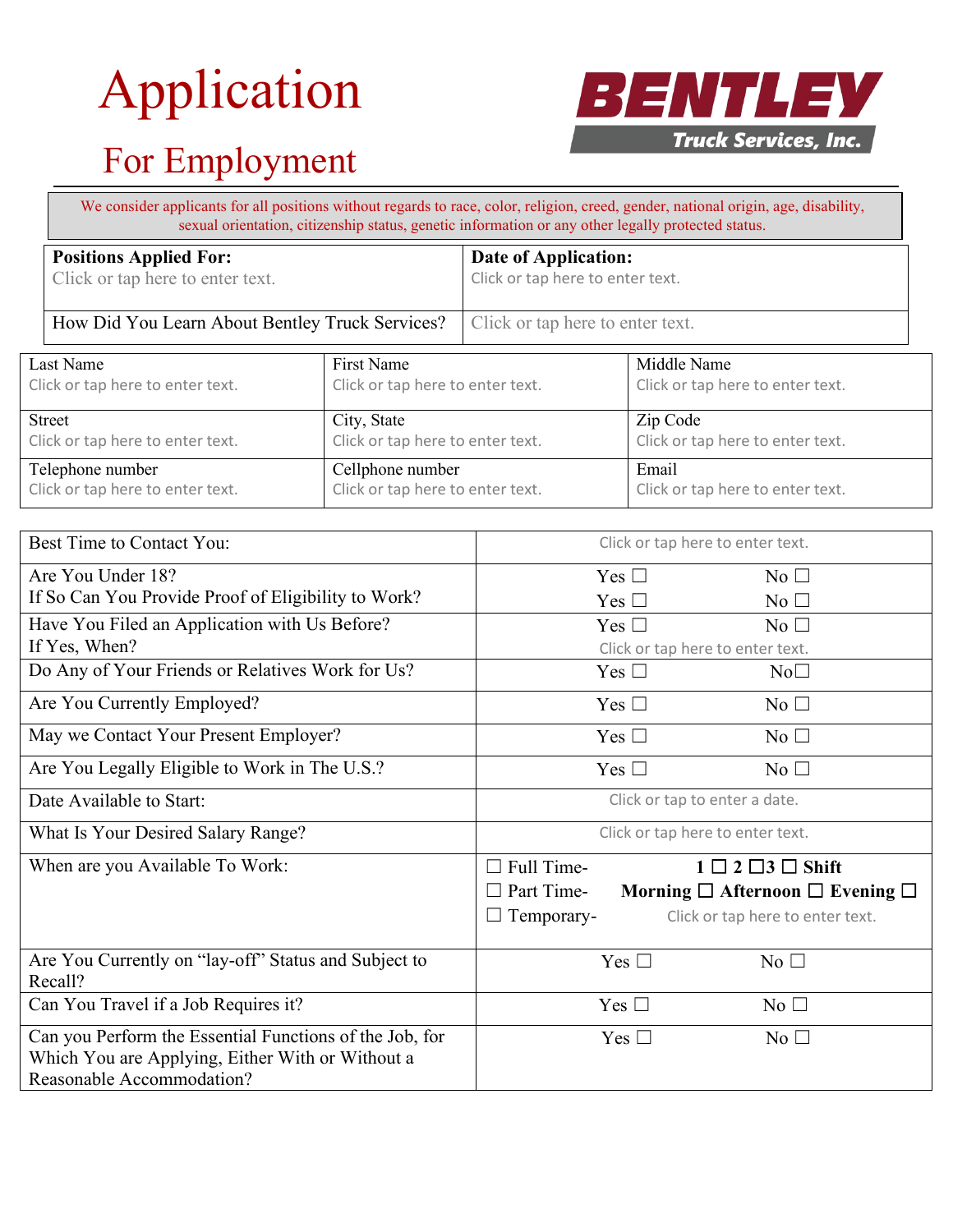#### EDUCATION

| School                | Name and Address<br>of School | Course of Study      | Number of Years<br>Completed | Diploma/Degree       |
|-----------------------|-------------------------------|----------------------|------------------------------|----------------------|
| High School           | Click or tap here to          | Click or tap here to | Click or tap here to         | Click or tap here to |
|                       | enter text.                   | enter text.          | enter text.                  | enter text.          |
| Undergraduate         | Click or tap here to          | Click or tap here to | Click or tap here to         | Click or tap here to |
| College               | enter text.                   | enter text.          | enter text.                  | enter text.          |
| Graduate/Professional | Click or tap here to          | Click or tap here to | Click or tap here to         | Click or tap here to |
|                       | enter text.                   | enter text.          | enter text.                  | enter text.          |
| Other                 | Click or tap here to          | Click or tap here to | Click or tap here to         | Click or tap here to |
|                       | enter text.                   | enter text.          | enter text.                  | enter text.          |

| Describe any Specialized Training, Apprenticeship, Skills, and Extra-Curricular Activities.<br>Click or tap here to enter text. |            |                     |                                         |  |
|---------------------------------------------------------------------------------------------------------------------------------|------------|---------------------|-----------------------------------------|--|
| List Professional, Trade, Business or Civic Activities and Offices Held.<br>Click or tap here to enter text.                    |            |                     |                                         |  |
| $CDL$ :                                                                                                                         | $Yes \Box$ | $\rm No \ \Box$     | Class: Click or tap here to enter text. |  |
| <b>State Inspection License:</b>                                                                                                | Yes        | $\mathrm{No} \perp$ |                                         |  |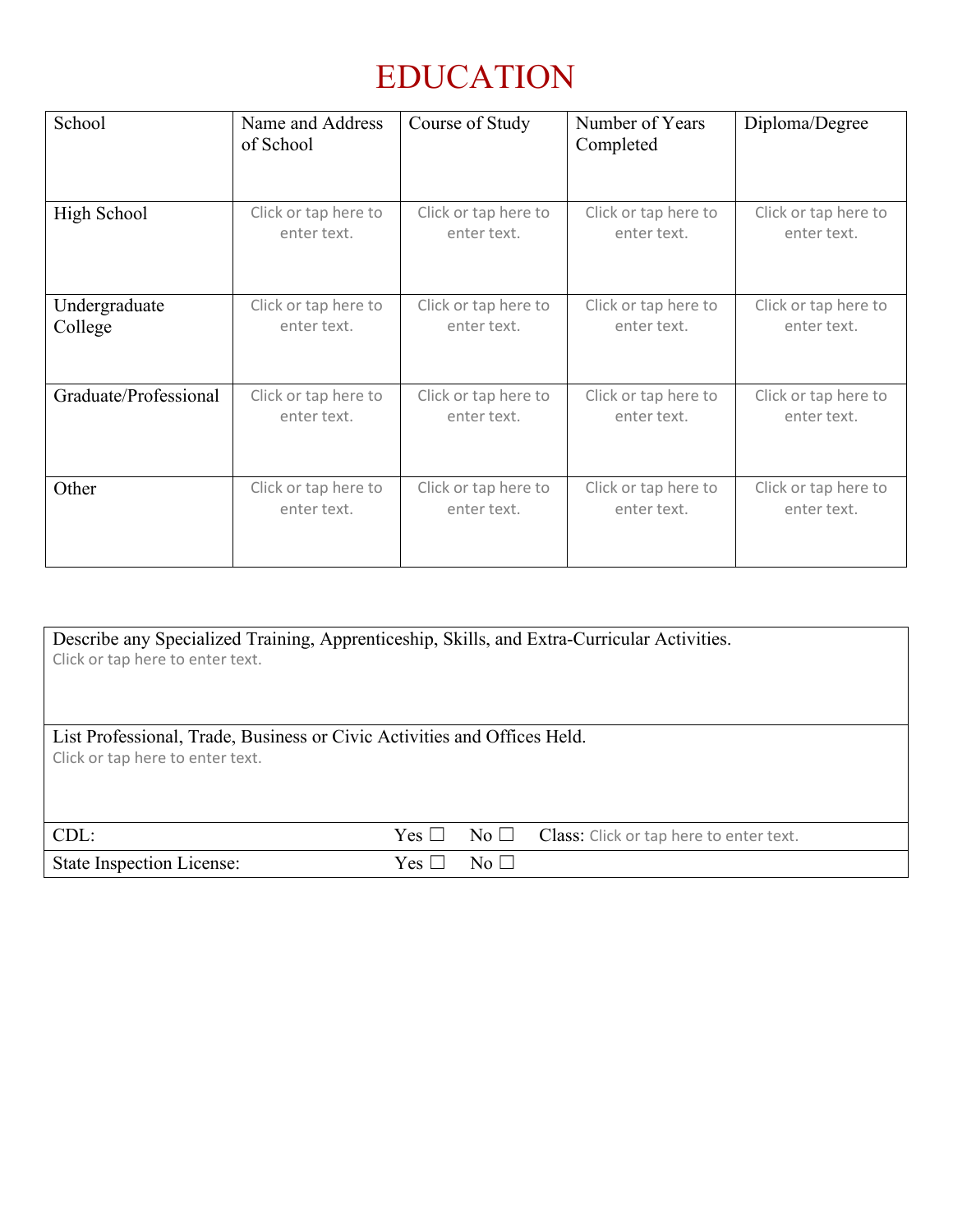#### EMPLOYMENT EXPERIENCE

| <b>Employer</b>                   | Click or tap here to enter text.                               |
|-----------------------------------|----------------------------------------------------------------|
| <b>Address</b>                    | Click or tap here to enter text.                               |
| <b>Telephone</b>                  | Click or tap here to enter text.                               |
| <b>Number</b>                     |                                                                |
| <b>Supervisor</b>                 | Click or tap here to enter text.                               |
| <b>Reason for</b>                 | Click or tap here to enter text.                               |
| Leaving                           |                                                                |
| <b>Dates Employed</b>             | Click or tap to enter a date. To Click or tap to enter a date. |
| <b>Job Title</b>                  | Click or tap here to enter text.                               |
| <b>Job Duties</b>                 | Click or tap here to enter text.                               |
|                                   |                                                                |
| <b>Employer</b>                   | Click or tap here to enter text.                               |
| <b>Address</b>                    | Click or tap here to enter text.                               |
| Telephone<br><b>Number</b>        | Click or tap here to enter text.                               |
| <b>Supervisor</b>                 | Click or tap here to enter text.                               |
| <b>Reason for</b>                 | Click or tap here to enter text.                               |
| Leaving                           |                                                                |
| <b>Dates Employed</b>             | Click or tap to enter a date. To Click or tap to enter a date. |
|                                   |                                                                |
| <b>Job Title</b>                  | Click or tap here to enter text.                               |
| <b>Job Duties</b>                 | Click or tap here to enter text.                               |
| <b>Employer</b>                   | Click or tap here to enter text.                               |
| <b>Address</b>                    | Click or tap here to enter text.                               |
| <b>Telephone</b><br><b>Number</b> | Click or tap here to enter text.                               |
| <b>Supervisor</b>                 | Click or tap here to enter text.                               |
| <b>Reason for</b>                 | Click or tap here to enter text.                               |
| Leaving                           |                                                                |
| <b>Dates Employed</b>             | Click or tap to enter a date. To Click or tap to enter a date. |
| <b>Job Title</b>                  | Click or tap here to enter text.                               |
| <b>Job Duties</b>                 | Click or tap here to enter text.                               |